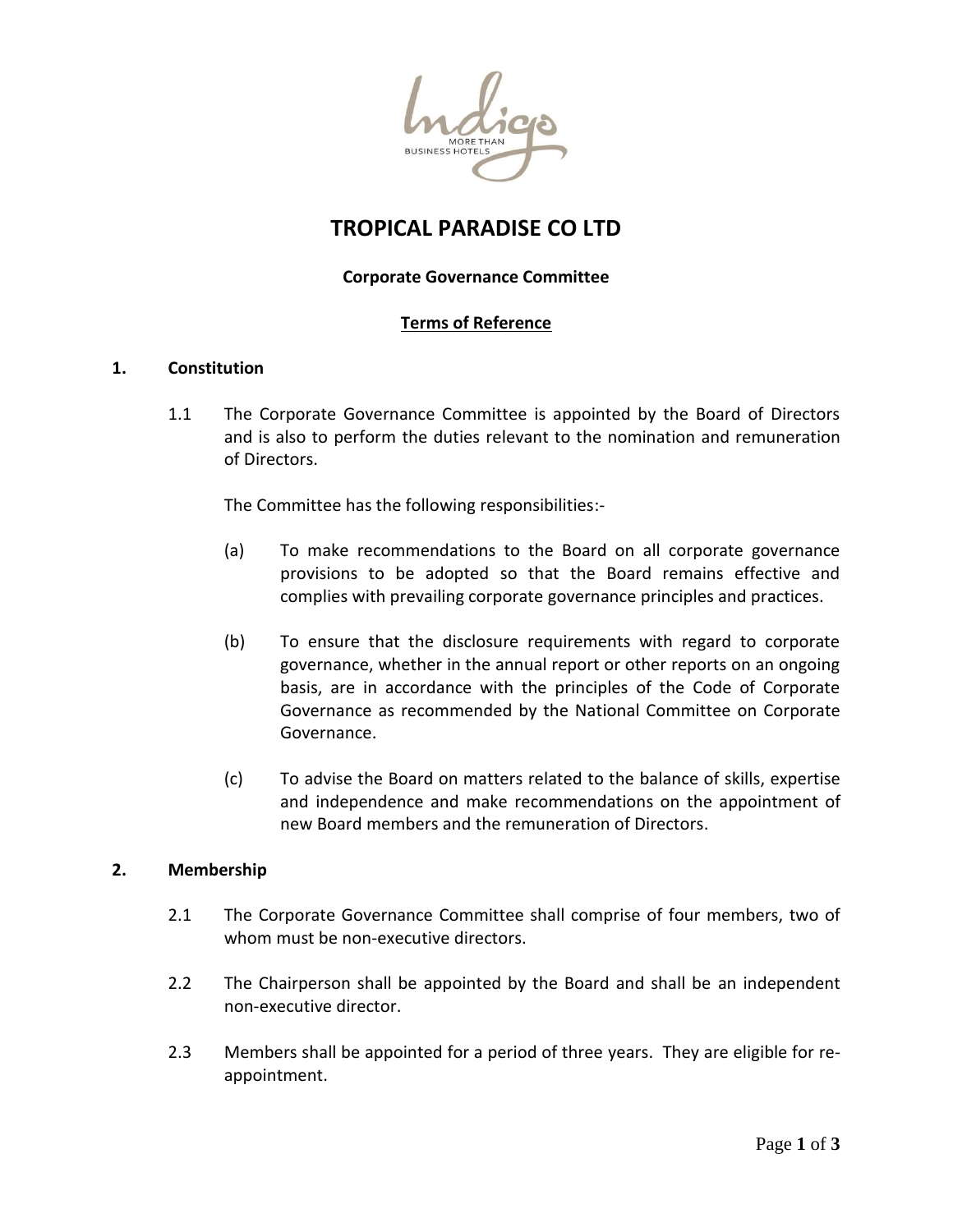- 2.4 The quorum for holding a meeting shall be three members.
- 2.5 The Secretary of the Committee shall be the Company Secretary.

## **3. Frequency of meetings**

- 3.1 Meetings shall be held not less than twice a year. Further meetings may be convened as required with the approval of the Chairman
- 3.2 The notice of each meeting of the Committee confirming the venue, time, date and agenda of items to be discussed shall, other than under exceptional circumstances, be forwarded to each member of the Committee not less than five working days prior to the date of the meeting.
- 3.3 Minutes of proceedings of all meetings shall be compiled by the Secretary of the Committee for approval by the members of the Committee.
- 3.4 A copy of the minutes of proceedings shall, when approved by the Committee, be forwarded for information to the Chairman of the Company before the next Board meeting.

#### **4. Duties**

- 4.1 In accordance with the responsibilities spelt out in section 1.1 above, the duties of the Committee shall be as follows:-
- 4.1.1 Corporate Governance
	- (a) To advise the Board on all aspects of corporate governance and to recommend the adoption of best practices as appropriate for the Company and the Group.
	- (b) To determine, agree, develop and review the company's general policy on corporate governance in accordance with the Code of Corporate Governance, as recommended by the National Committee on Corporate Governance.
	- (c) To recommend to the Board a Code of Conduct for Directors so as to ensure that they meet the fit and proper test at all material times, with particular attention to regular attendance, confidentiality, conflicts of interest, insider trading and contribution to the strategy of the Company.
	- (d) To recommend to the Board any closed periods during which the directors and any other persons in the company who are privy to price